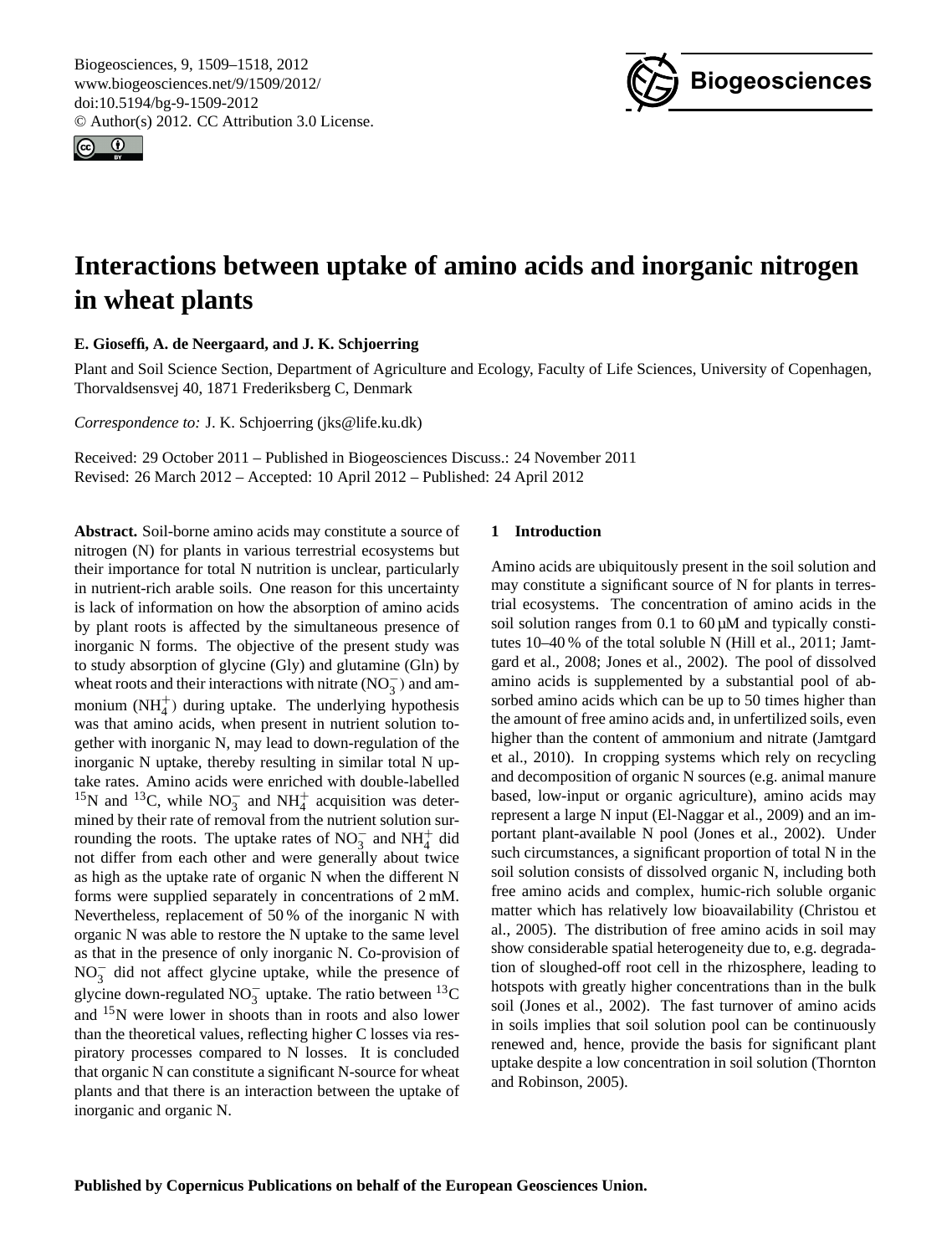Amino acids may constitute a significant part of the N absorbed by plants in terrestrial ecosystems, especially under low N conditions (Harrison et al., 2000; Nasholm et al., 1998, 2000, 2009; Persson and Nasholm, 2002). Several amino acid transporters have been described in plants, conferring ability to absorb amino acids from the soil solution (Lipson and Nasholm, 2001). In *Arabidopsis* roots, the three amino acid transporters AAP1, AAP5 and LHT1 have been shown to play a role in amino acid uptake. They each have different specificity and affinity for amino acids (Hirner et al., 2006; Lee et al., 2007; Svennerstam et al., 2008). Amino acid transporters are less well characterised in other species but it is well documented that amino acid uptake occurs in a wide range of species including gymnosperms (Nasholm et al., 1998; Persson and Nasholm, 2002), dicots (Ge et al., 2009; Kielland, 1994; Nasholm et al., 1998, 2000; Streeter et al., 2000) and monocots (Biernath et al., 2008; El-Naggar et al., 2009; Henry and Jefferies, 2003; Jamtgard et al., 2008, 2010; Kielland, 1994; Lipson et al., 1999; Nasholm et al., 1998, 2000, 2001; Nasholm and Persson, 2001; Schimel and Chapin, 1996; Streeter et al., 2000; Thornton, 2001; Thornton and Robinson, 2005; Yamagata and Ae, 1999). However, the importance and significance of organic N as a source of crop N under different management systems is still not well established.

One aspect causing uncertainty about the importance of organic N compounds as N source for plants is the possible interaction between organic and inorganic N forms during absorption by plant roots (Thornton and Robinson, 2005). The existing knowledge about these interactions is mainly based on experimental approaches in which plants have been pretreated with amino acids and subsequently exposed to  $\overline{NO_3^-}$ or  $NH_4^+$  or vice-versa (e.g. Persson and Nasholm, 2002). In most cases, inorganic N absorption is down-regulated following pre-treatment with amino acids, although the actual responses are quite variable and may also depend on the N form used during the pre-treatment (Thornton, 2004). Less information is available from experiments in which inorganic and organic N forms have been supplied together. Using  $14C/13C/15N$  triple-labelling instead of the double  $15N-13C$  or  $15$ N- $14$ C labelling classically used for direct root uptake experiments, Rasmussen and Kuzyakov (2009) and Rasmussen et al. (2010) recently showed that the simultaneous uptake of inorganic C derived from mineralization of organic compounds interfered with root uptake of dual-labelled organic N. It will be of similar importance to assess the interactions between organic and inorganic forms during absorption by plant roots in order to establish the significance of organic N compounds for plant N nutrition.

The purpose of the present work was to evaluate interactions between the amino acids glycine and glutamine and the inorganic N forms nitrate and ammonium during uptake by plant roots. The underlying hypothesis was that amino acids, when co-present in nutrient solution with inorganic nitrogen, may lead to a down-regulation of inorganic N uptake or viceversa, thereby resulting in similar total N uptake rates. A series of experiments was conducted in which double labelled  $(^{15}N^{-13}C)$  amino acids applied to wheat plants were used to trace amino acid absorption, while the net-uptake rate of inorganic N was determined by regular sampling and analysis of the nutrient solution.

## **2 Materials and methods**

Three independent experiments were carried out as detailed below. The purpose of Experiment I was to test the hypothesis that partial substitution of an inorganic N source ( $\overline{NO_3^-}$  or  $NH<sub>4</sub><sup>+</sup>$ ) with an organic form (glycine or glutamine) would be able to restore the total N uptake to the same level as that in the presence of only inorganic N. In Experiment II the objective was to test how organic N (glycine) affected inorganic N (NO<sup>−</sup> 3 ) uptake, and vice-versa, when the concentration of each of the two sources was the same whether supplied alone or in mixture (i.e. increasing total N concentration when the two sources were applied together). Finally, the purpose of Experiment III was to test the hypothesis that plants were able to sustain growth and N acquisition when inorganic N  $(NO<sub>3</sub><sup>-</sup>)$  was completely replaced by an organic N source (glycine, glutamine, arginine or asparagine).

## **2.1 Plant cultivation and harvest**

## **2.1.1 Experiment I**

Spring wheat (*Triticum aestivum* L. cv. Amaretto) was germinated in vermiculite for 10 days at  $27^{\circ}$ C. Uniform seedlings were transferred to 40 opaque 41 cultivation units each holding 4 plants. The units were filled with aerated basic nutrient solution having the following composition:  $0.2 \text{ mM}$  KH<sub>2</sub>PO<sub>4</sub>,  $0.2 \text{ mM}$ K2SO4, 0.3 mM MgSO<sup>4</sup> · 7 H2O, 0.1 mM NaCl, 0.1 mM  $Mg(NO<sub>3</sub>)<sub>2</sub> · 6H<sub>2</sub>O, 0.7 mM Ca(NO<sub>3</sub>)<sub>2</sub> · 4H<sub>2</sub>O, 0.4 mM$ KNO<sub>3</sub>,  $0.8 \mu M$  Na<sub>2</sub>MoO<sub>4</sub> · 2H<sub>2</sub>O,  $0.7 \mu M$  ZnCl<sub>2</sub>,  $0.8 \mu M$ CuSO<sub>4</sub> · 5 H<sub>2</sub>O, 2 µM H<sub>2</sub>BO<sub>3</sub>, 1 µM NiSO<sub>4</sub> · 6 H<sub>2</sub>O, 50 µM  $Fe(NO<sub>3</sub>)<sub>3</sub> \cdot 9 H<sub>2</sub>O$ , and 10 mM EDTA. The plants were grown in a greenhouse with controlled environment at 250 to 280 µmol m<sup>-2</sup> s<sup>-1</sup> photon flux density and a 18 °C/16 °C day/night (16/8 h) temperature regime. The nutrient solution was replaced every week and the position of the cultivation units shifted to minimize differences in growth due to micro-environmental differences.

After 30 days in the basic nutrient solution, plants from 4 cultivation units (16 individual plants) were harvested while the remaining 36 units were allocated to nine different nitrogen treatments. The nitrogen treatments lasted for 60 h and consisted of (i) 2 mM glycine (Gly), (ii) 2 mM glutamine (Gln), (iii)  $1 \text{ mM Gly} + 1 \text{ mM NO}_3^-$ , (iv)  $1 \text{ mM Gln} + 1 \text{ mM}$ NO<sub>3</sub>, (v) 1 mM Gly + 1 mM NH<sup> $\frac{1}{4}$ </sup>, (vi) 1 mM Gln + 1 mM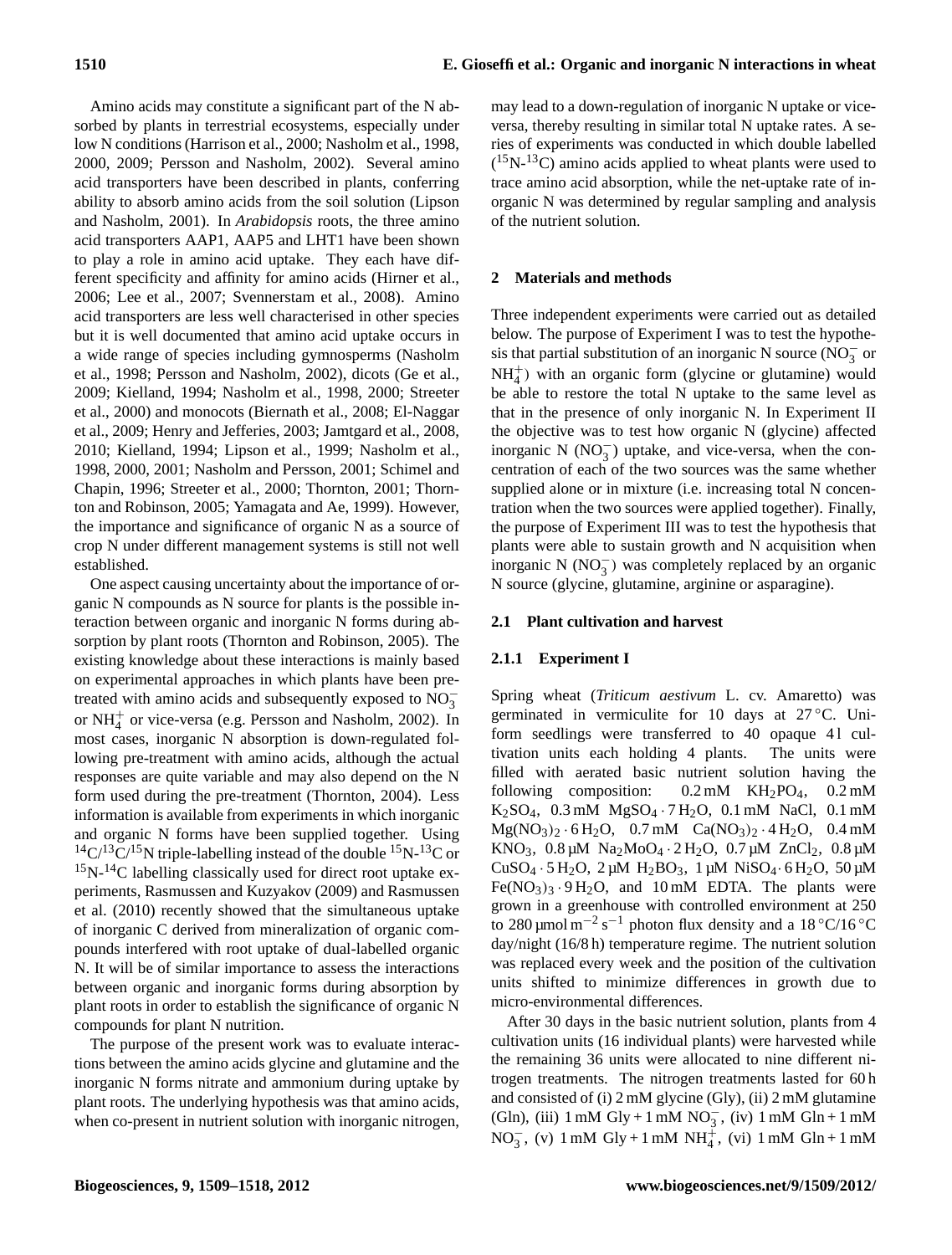NH<sup>+</sup>; (vii) 2 mM NO<sub>3</sub>; (viii) 2 mM NH<sup>+</sup>; (ix) no nitro- $\frac{1}{4}$ , (vm)  $2 \text{ min}$   $103$ , (vm)  $2 \text{ min}$   $104$ , (k) no map<br>gen (N<sub>0</sub>) with four replicates. Amino acids were enriched by 1.37 atom % with double-labelled  $^{15}$ N and  $^{13}$ C (Icon Services Inc., New York, USA). Both the amide and amine N atom in Gln were  $15N$  labelled. Ammonium was supplied as  $(NH_4)_2SO_4$  and nitrate as  $KNO_3$ . The other plant nutrients were provided at the same concentrations as in the basic nutrient solution except for Ca<sup>2+</sup> and SO<sub>4</sub><sup> $-$ </sup> which were used to obtain cation-anion balance. The pH in the nutrient solution was maintained around 5.5 by use of calcium hydroxide or sulphuric acid every 12 h. Twenty ml samples of the nutrient solution were taken from each cultivation unit at 4 time points, viz. 0, 22, 45 and 60 h after beginning of the treatment period. Plants were harvested by the end of the 60 h experimental period.

#### **2.1.2 Experiment II**

Wheat plants were pre-grown for 30 days under the same conditions as above. Plants were then subjected to addition of 1 mM glycine and 3 mM  $NO_3^-$  or 1 mM glycine alone (4 replicates). Prior to the N treatments, 4 groups with each 4 plants had not received N for 3 days (N starvation treatment). The glycine was 10 % enriched with double-labelled  $^{15}N$  and <sup>13</sup>C. N uptake from glycine and NO<sub>3</sub> was then measured over 3 days.

#### **2.1.3 Experiment III**

Under the same light and temperature conditions as Experiments I and II, wheat plants were grown for 7 days in complete nutrient solutions with  $NO_3^-$  as the sole N source followed by a 17 day period in which 1 mM unlabelled glycine, glutamine, arginine, asparagine or  $3 \text{ mM NO}_3^-$  were provided as the only N source (4 replicates).

#### **2.2 Analysis of plants and nutrient solution**

At harvest, the plant material in each cultivation unit were quickly separated into roots and shoots which were weighed, frozen in liquid N and stored at −80 ◦C. Prior to analysis all plant material was freeze-dried until constant weight and milled to  $\langle 0.5 \text{ mm} \rangle$ . The dried samples were subsequently used for analyzing total C,  ${}^{13}C/{}^{12}C$ , total N and  ${}^{15}N/{}^{14}N$  by mass spectrometry in a system consisting of an ANCA-SL elemental analyzer coupled to a 20-20 tracermass mass spectrometer (SerCon Ltd., Crewe, UK).

All samples of nutrient solutions were analysed for  $NO_3^$ and  $NH<sub>4</sub><sup>+</sup>$  using flow injection analysis (Lachat 8000 series, Hach, Loveland, Colorado).  ${}^{15}NH_4^+$ ,  ${}^{15}NO_3^-$  and total N were in selected cases measured by mass spectrometry following the micro-diffusion technique (Brooks et al., 1989). In order to double check the recovery of amino acids in solution, CF-IRMS analyses of the nutrient solutions sampled at the completion of the experiments were performed after oven-drying at  $50^{\circ}$ C.

#### **2.3 Calculations**

N recoveries and N uptake rates were calculated on the basis of excess  $^{15}N$  and  $^{13}C$  in the harvested plant material combined with the concentrations of N left in the nutrient solution.

N and C atom % excess was calculated as excess compared to the mean atom % of the pre-treatment plants, according to the equation:

$$
APE = AP_p - AP_{ptp} \tag{1}
$$

where  $APE = atom$  percent excess,  $AP_p = atom$  percent in treated plant, and  $AP_{ptp} = atom$  percent in pre-treatment plants (average).

The amount of amino-acid derived  $^{15}N$  or  $^{13}C$  taken up by the plant was calculated by use of Eq. (2):

$$
AA^{-15}N = DW \times N\% \times APE(N)
$$
 (2)

where  $AA^{-15}N =$ amino acid-derived  $^{15}N$  in plant tissue (mg),  $DW =$  plant dry weight (mg),  $N\% =$  plant nitrogen concentration (mg mg<sup>-1</sup>), and APE(N) = nitrogen atom percentage excess (mg mg−<sup>1</sup> ).

Recovery of the added amino acids in plant material was calculated by use of Eq. (3):

$$
R_{\rm N} = \frac{\text{AA}^{15}\text{N}}{\text{AA}^{15}\text{N}_{\rm add}} \times 100\tag{3}
$$

where  $R_N$  = N recovery in plant (%) and AA-<sup>15</sup> N<sub>add</sub> = added amino acid- $15$ N (mg).

For inorganic N, the uptake rate was calculated based on the N left in solution according to Eq. (4), and for organic N based on the  $15N$  excess in plant material after harvest, according to Eq. (5):

$$
UR_{\text{inorgN}} = \frac{(N_{\text{left}.T_2} - N_{\text{left}.T_1})}{DW_{\text{root}} \times (T_2 - T_1)}
$$
(4)

$$
UR_{\text{orgN}} = \frac{AA^{-15}N}{DW_{\text{root} \times T2}}
$$
 (5)

where UR = uptake rate and  $T_2$ ,  $T_1$  = sampling times (h after start of treatments). All calculations of  $\overline{NO_3^-}$  and  $\overline{NH_4^+}$  uptake rates were based on the initial linear part of the depletion curves extending up to 45 h after start of the experiment.

#### **2.4 Statistical analysis**

Statistical analysis was carried out using R version 2.12.2 [\(www.r-project.org\)](www.r-project.org) through mixed linear model comparisons and analysis of variance followed by Tukey's and Duncan's test. The model comparisons were based on pair-wise analysis of variance between two statistical models. Whenever two compared models were statistically different (95 % confidence interval), the model with higher complexity was accepted.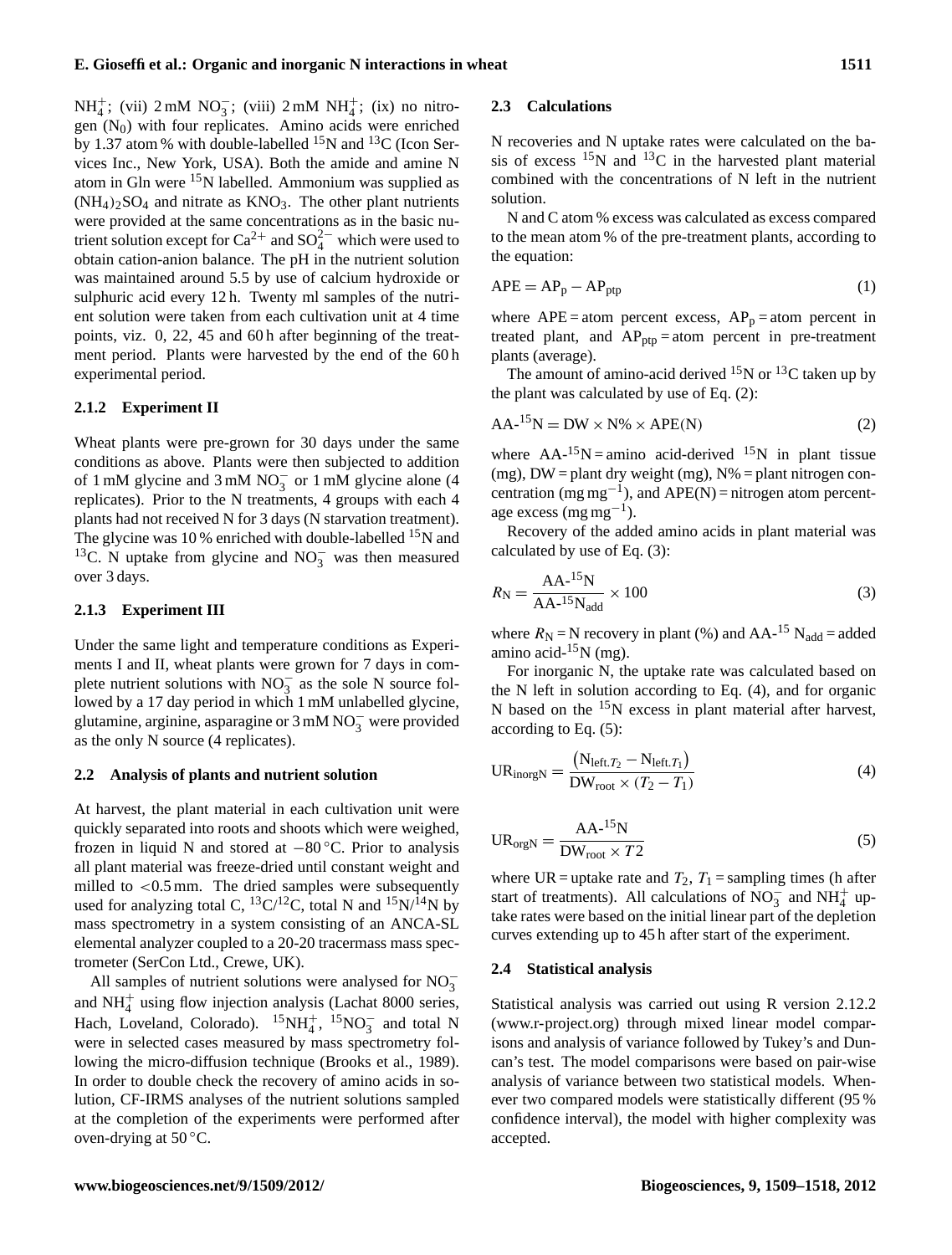## **3 Results**

## **3.1 N content and <sup>13</sup>C:15N ratio**

 $15$ N and  $13$ C excess increased in plants supplied with amino acids (Table 1). The excess of the two stable isotopes was almost twice as high in plants receiving organic N (2 mM Gly or Gln) as the sole N supply compared to plants receiving only half the concentration of organic N (1 mM Gly or Gln) in combination with inorganic N (1 mM  $NH_4^+$  or  $NO_3^-$ ). The N treatments did not affect the dry matter weight of the plants which on average was  $2.7 \pm 0.1$  g plant<sup>-1</sup> ( $P > 0.05$ ; data not shown). Similarly, the N concentration in the plant dry matter and the total N content did not differ ( $P > 0.05$ ) among Nfed plants irrespective of in which form the N was supplied (Table 1).

The ratio between  ${}^{13}$ C and  ${}^{15}$ N recovered in the plant tissues was lower than the theoretical values of 2.5:1 for glutamine and 2:1 for glycine in all plants receiving organic N (Fig. 1). The  ${}^{13}C:{}^{15}N$  ratio was in all cases lower in shoots than in roots ( $P \le 0.05$ ). Plants receiving glutamine as the sole N supply had higher  ${}^{13}C_{1}{}^{15}N$  ratio in the roots than plants supplied with glycine, reflecting the higher C:N ratio of glutamine. However, the opposite was the case for shoots, showing higher  ${}^{13}C$ :<sup>15</sup>N ratio for plants receiving glycine relative to glutamine (Fig. 1). Irrespective of the amino acid supplied, shoot  ${}^{13}C.{}^{15}N$  ratios were higher in plants receiving NH<sup>+</sup> compared to NO<sub>3</sub> ( $P \le 0.05$ ).

#### **3.2 N uptake rates**

The uptake rates of NO<sub>3</sub> and NH<sup>+</sup><sub>4</sub> did not differ from each other and were generally about twice as high as the uptake rate of organic N when the different N forms were supplied separately in concentrations of 2 mM, with the exception of glycine and  $NH<sub>4</sub><sup>+</sup>$  (Fig. 2). Nevertheless, replacement of 50 % of the inorganic N with organic N was able to restore the N uptake to the same level as that in the presence of only inorganic N (Fig. 2).

Significantly different amino acid uptake rates were obtained depending on whether  ${}^{13}$ C or  ${}^{15}$ N were used for the calculations (Fig. 3). In all cases,  $^{13}$ C-based uptake rates were much lower than those based on <sup>15</sup>N.

## **3.3 Interactions between N forms**

The model-comparison statistical analysis of the data in Fig. 2 showed a significant interaction between the uptake of organic and inorganic N ( $P \le 0.05$ ). Such interaction was also evident in Experiment II, where co-provision of NO<sub>3</sub> did not affect glycine uptake, while the presence of glycine down-regulated  $NO_3^-$  uptake (Fig. 4). Pre-starvation of plants did not lead to increased uptake of glycine (Fig. 4).

Plants exposed to glycine as the sole N form after precultivation on nitrate had lower  $NO_3^-$  concentrations in roots as well as shoots compared to plants continuously receiving



plants supplied with double-labelled amino acids, either alone or Experiment I and letters indicate significant differences at  $P = 0.05$ means (n=4) obtained in Experiment I and letters indicate significant indicate significant differences at Peri<br>Production in Experiment I and letters in Experiment differences at Periodicate significant differences at Per **Fig. 1.** Ratio between  ${}^{13}C.{}^{15}N$  excess in roots and shoots of wheat mixed with inorganic N. Values are means  $\pm$  SE (*n* = 4) obtained in (Duncan test).

 $NO<sub>3</sub><sup>-</sup>$  (Fig. 5). Pre-starvation also led to a reduction in tissue  $NO_3^-$  (Fig. 5). Tissue  $NH_4^+$  concentrations were similar across the different N treatments (Fig. 5).

#### **3.4 N and C recovery in wheat plants**

About 70–80 % of the added amino-acid-N was recovered in the plants. In all cases, at plant harvest there was still a small fraction of N left in the solutions containing amino acids (Fig. 6). Labelled  ${}^{15}NH_4^+$  was detected in some of the originally pure amino acid solutions, indicating possible deamination by microorganisms in solution or efflux of  ${}^{15}NH_4^+$  from the roots. However, deamination prior to uptake did not seem prominent as evidenced by the fact that when plants in Experiment III were grown for an extended period with amino acids as the sole N source, plant growth was reduced by 50 % or more compared to plants grown in  $NO_3^-$  (Fig. 7).

#### **4 Discussion**

#### **4.1 Interaction between organic and inorganic N forms**

Inorganic nitrogen is considered to be the preferred N form taken up by higher plants. This was also the case in the present study, as shown by generally higher uptake rates of  $NO_3^-$  and  $NH_4^+$  compared to amino acids when the total N concentration was the same (i.e. 2 mM; Fig. 2). Compared across experiments, the uptake rate of glycine in wheat roots seemed only to respond marginally to an increase in external concentration, being similar at 1 mM (Fig. 4) and 2 mM (Fig. 2) when glycine was supplied as the sole N source. In contrast, the uptake of  $\overline{NO_3^-}$  was higher at 3 mM (around 28 µmol  $g^{-1}$  root DW h<sup>-1</sup>; Fig. 4) compared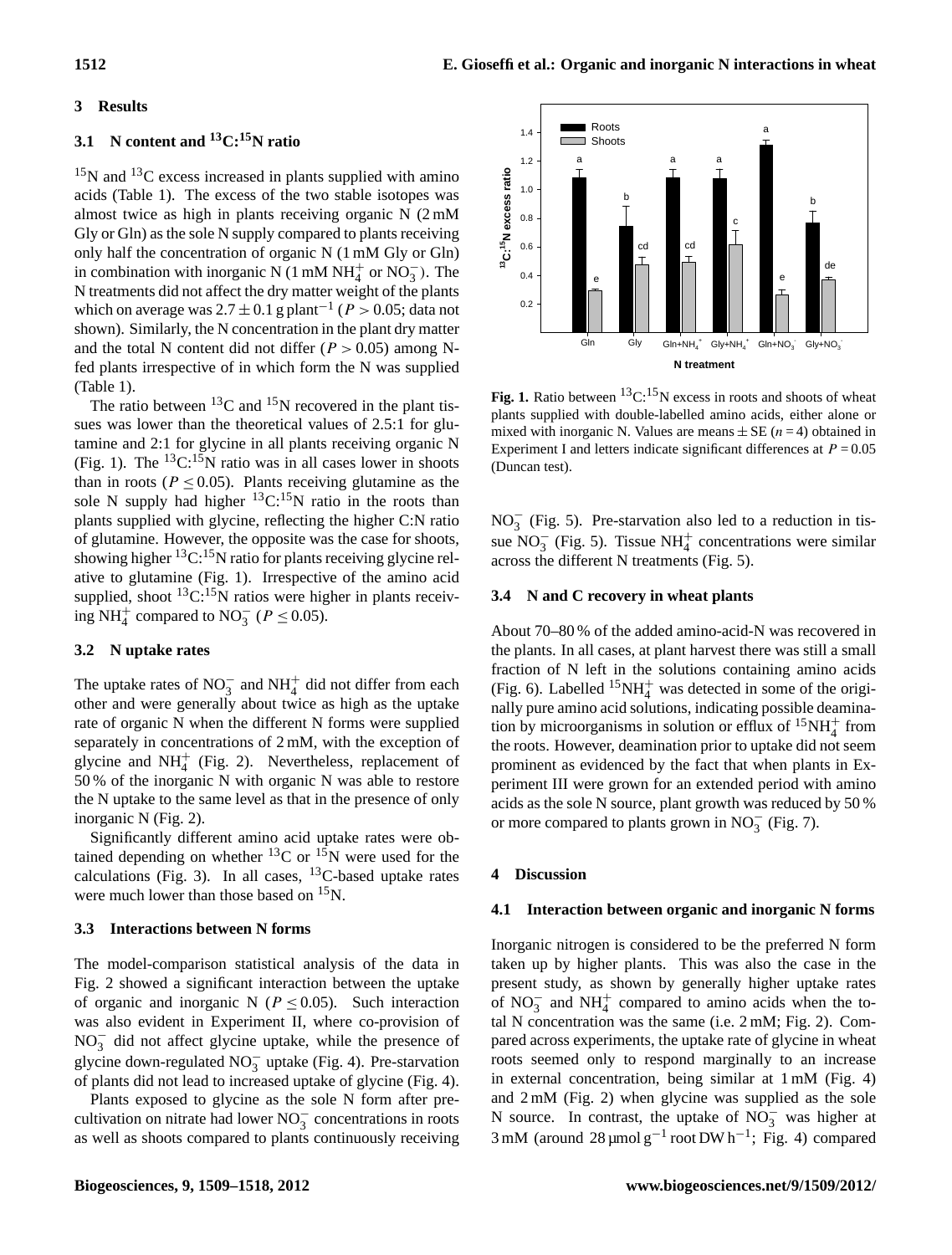#### **E. Gioseffi et al.: Organic and inorganic N interactions in wheat 1513**

**Table 1.** N concentration and total N content of plants in Experiment I. Numbers are mean values  $(n=4)$ . Letters indicate significant differences at  $P = 0.05$  (Tukey's test). Within columns, values followed by the same letter are not significantly different. Excess <sup>15</sup>N % and <sup>13</sup>C ‰ values were calculated taking the N<sub>0</sub> treatment as reference (<sup>15</sup>N % = 0.3706 for roots and 0.3681 for shoots; <sup>13</sup>C % = 1.0786 for roots and 0.0773 for shoots).

|                              |                   |                                      | N excess           |                      | C excess     |                    |
|------------------------------|-------------------|--------------------------------------|--------------------|----------------------|--------------|--------------------|
| Treatment                    | N conc.<br>%      | N content<br>$g$ plant <sup>-1</sup> | Root<br>$\%$       | <b>Shoot</b><br>$\%$ | Root<br>$\%$ | Shoot<br>$\%$      |
| Pre-treated                  | 4.50a             | 0.09a                                | NA.                | NA.                  | NA.          | NA.                |
| $NH4+$                       | 4.35a             | $0.12$ ab                            | $-0.002$ c         | 0.000c               | 0.000 d      | 0.000 d            |
| $NO_3^-$                     | 4.10a             | 0.13 <sub>b</sub>                    | $-0.002c$          | 0.000c               | 0.002 d      | 0.001 d            |
| Gln                          | 3.89 ab           | 0.13 <sub>b</sub>                    | 0.413a             | 0.184a               | 0.408a       | 0.055 b            |
| Gly                          | 4.02a             | $0.12$ ab                            | 0.425a             | 0.210a               | $0.272$ bc   | 0.100a             |
| $Gln + NH_4^+$               | 4.11a             | $0.12$ ab                            | 0.208 <sub>b</sub> | 0.104 <sub>b</sub>   | $0.227$ bc   | 0.054 h            |
| $\text{Gly} + \text{NH}_4^+$ | 3.70ab            | $0.11$ ab                            | 0.173 b            | 0.101 b              | 0.169c       | 0.058 <sub>b</sub> |
| $Gln + NO_3^-$               | $3.94$ ab         | $0.12$ ab                            | 0.229 b            | 0.097 b              | $0.304$ ab   | 0.026c             |
| $Gly + NO_3^-$               | 4.06a             | $0.11$ ab                            | 0.242 h            | 0.117h               | 0.183c       | 0.048 b            |
| $N_0$                        | 3.19 <sub>b</sub> | $0.10$ ab                            | 0.000c             | 0.000c               | 0.000 d      | 0.000 d            |



Fig. 2. Mean N uptake rates in wheat plants supplied with different combinations of amino acids and inorganic N forms in Experi-N remaining in solution, while for amino acid-N values were calculated based on  $15N$  content in plants. All treatments had a total mulative  $\pm$  SE (n = 4), and letters indicate significant differences at  $P = 0.05$  (Tukey's test). ment I. For inorganic-N, values were calculated on the basis of the N concentration of 2 mM. Data are means, error bars indicate cu-

 $1 \text{ mM } NO_3^-$  in the presence of  $1 \text{ mM }$  glycine was only to  $2 \text{ mM}$  (around  $23 \text{ \mu mol g}^{-1}$  root DW h<sup>-1</sup>; Fig. 2). Assuming that  $NO_3^-$  uptake responds linearly to changes in the external  $NO_3^-$  concentration in the low-affinity range (Glass, 2009) this would imply a net uptake rate of around 18 μmol g<sup>-1</sup> root DW h<sup>-1</sup> at 1 mM external NO<sub>3</sub>. The actual observed uptake rate of  $NO_3^-$  in solutions containing around  $13 \mu$ mol g<sup>-1</sup> root DW h<sup>-1</sup> (Fig. 2), indicating that



**Fig. 3.** Amino acid uptake rates calculated on the basis of either  $15N$  or  $13C$  data in Experiment I. Data are means  $\pm$  SE (n = 4) and letters indicate significant differences at  $P = 0.05$ . **Fig. 3.** Amino acid uptake rates calculated on the basis of either

organic N is provided as an N source in mixture with  $NO_3^-$ . NO<sub>3</sub> uptake was down-regulated. This conclusion based on data from Experiment I is corroborated by the data obtained in Experiment II, showing that co-provision of 1 mM glycine and  $3 \text{ mM NO}_3^-$  resulted in a down-regulation of NO<sub>3</sub> uptake while that of glycine was unaffected (Fig. 4). Since glycine uptake is not down-regulated in the presence of  $NO_3^-$ , plants may be able to maintain a similar total N uptake as when  $N\overline{O}_3^-$  constitutes their sole N source, as shown by the fact that replacement of 50 % of the inorganic N with organic N in Experiment I was able to restore the N uptake rate to the same level as that in the presence of only inorganic N (Fig. 2). Plants may thus be able to fulfil their N requirement when Ammonium has been reported to cause down-regulation of amino acid uptake and vice-versa (Henry and Jefferies, 2003;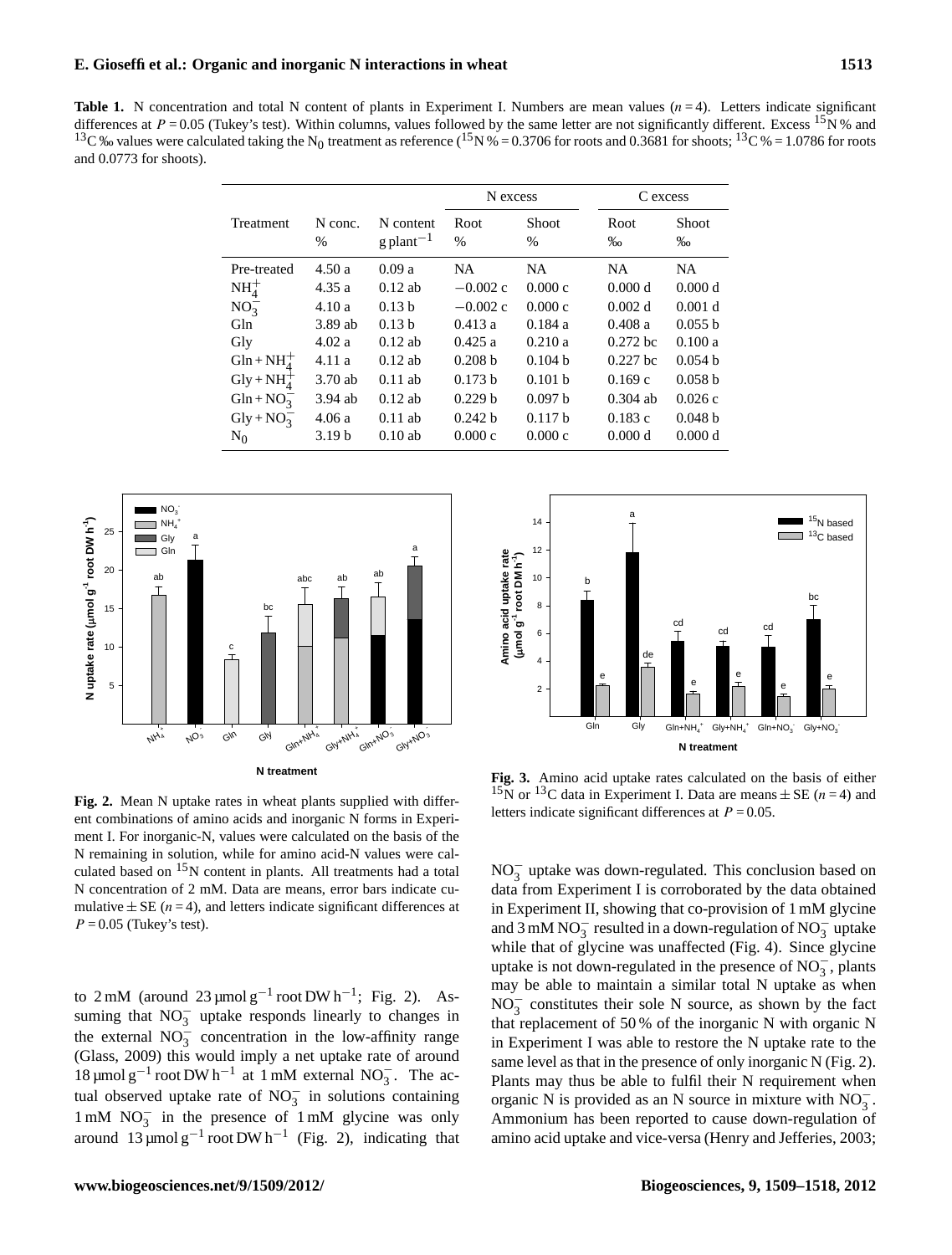



 $^{13}$ C double-labelled glycine (1 mM) was applied during a 3-day period with or without  $3 \text{ mM NO}_3^-$  to hydroponically grown wheat tained in Experiment II and letters indicate significant differences plants pre-cultivated on NO<sub>3</sub>. Data are means  $\pm$  SE (n = 4) obat  $P = 0.05$ . **Fig. 4.** Glycine **(A)** and nitrate uptake **(B)** in wheat plants. <sup>15</sup>N,

Thornton and Robinson, 2005) although in some cases this may not appear (Rodgers and Barneix, 1993).

The interaction between root uptake of inorganic and organic N forms reflects a feed-back repression in which the amino acid glutamine represents an important signal for the shoot to communicate N status to the roots, thereby enabling plants to regulate their rate of N uptake to accommodate for N demand during plant growth (Girin et al., 2007; Nazoa et al., 2003). Nitrate starvation may relieve this feed-back repression (Krapp et al., 1998) but did not lead to increased uptake of glycine or nitrate in the present work (Fig. 4). The feed-back repression is primarily targeted at transport proteins involved in  $NO_3^-$  and  $NH_4^+$  uptake, explaining why glycine uptake may not be affected to the same extent.



**Fig. 5.** Tissue  $NO_3^-$  (A) and  $NH_4^+$  (B) in wheat plants pre-cultivated on  $NO_3^-$  and subsequently applied glycine (1 mM) during a 3-day period with or without  $3 \text{ mM NO}_3^-$ . Data are means  $\pm$  SE (n = 4) obtained in Experiment II and letters indicate significant differences at  $P = 0.05$ .

be impeded causing growth inhibition (Krouk et al., 2011). Despite being taken up at a high rate, amino acids cannot constitute the sole N supply without leading to growth depression (Fig. 7). This may reflect bottlenecks in the rate at which nitrogen is transferred to other essential amino acids via deamination and or transamination. In addition, signalling pathways controlling phytohormone balance may More information is needed on growth responses of plants to mixtures of amino acids in concentrations typically present in soil solution.

## **4.2 Fate of absorbed C and N in the plant**

The ratio between excess  $^{13}$ C and  $^{15}$ N in roots and shoots was significantly lower than the theoretical values of 2.5 and 2 in glutamine and glycine (Fig. 1). It has been argued that if the enrichment of  $^{13}$ C and  $^{15}$ N follows a liner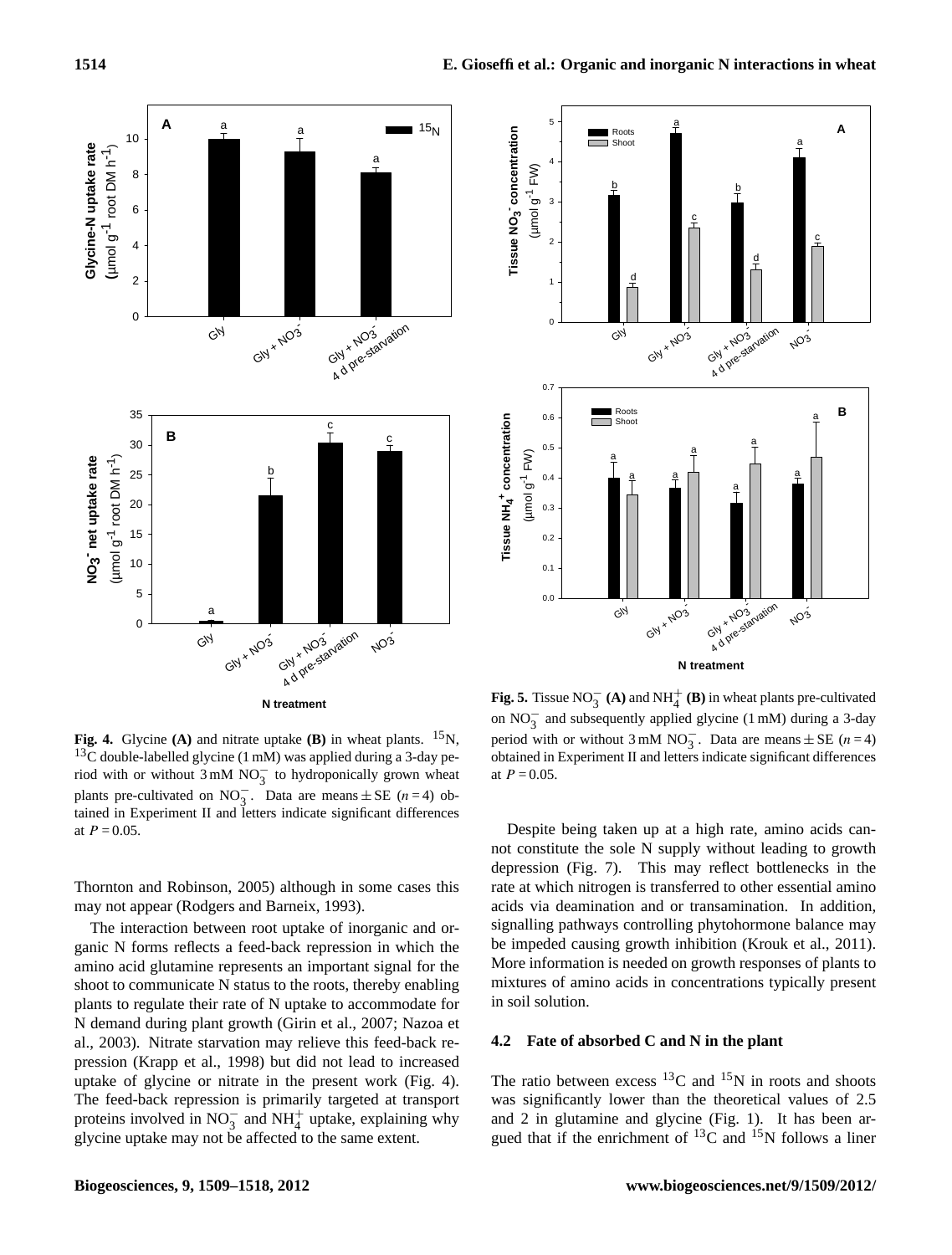

**Fig. 6.** Recoveries in plant roots, plant shoots and solution based di on plant and solution analyses in Experiment I: **(A)** <sup>15</sup>N; **(B)** <sup>13</sup>C. letters significant differences at  $P = 0.05$ . Data are means  $\pm$  SE, error bars indicate cumulative SE ( $n = 4$ ) and

relationship upon exposure to double-labelled amino acids, then the amino acids have been absorbed as intact molecules (Jones et al., 2005). However, some of the absorbed amino acid C will always be lost in the form of  $CO<sub>2</sub>$  produced during deamination and breakdown of the C skeleton in the TCA cycle (Nasholm and Persson, 2001) or in processes related to photorespiration (Bauwe et al., 2010). In wheat plants this may amount to 60–80 % of the absorbed amino acid C (Hill et al., 2011), agreeing with the losses reported in our study (Fig. 6). Substantial amounts of  $^{15}N$  can be lost from plant shoots (Schjoerring et al., 1989). These losses are typically highest towards plant maturation and may partly be due to N volatilization (Schjoerring et al., 2002; Sommer et al., 2004). However, the gaseous N losses from the foliage generally amount to only 1–5 % of the N present in the plant, i.e. being considerably lower than C losses due to respiration. A lower  ${}^{13}C.{}^{15}N$  excess ratio does therefore not necessarily imply that amino acids were not taken up in intact form as also concluded by Schimel and Chapin (1996).



**Fig. 7.** Growth **(A)** and N concentration **(B)** of wheat plants supin Experiment III. Data are mean values  $\pm$  SE (n = 4) and letters inplied different amino acids as sole N source during a 17-day period dicate significant differences at  $P = 0.05$ .

of the  $^{13}$ C were recovered in solution at the end of the exper-Lower excess  ${}^{13}C:{}^{15}N$  ratios in plant tissues relative to applied amino acids might also result from deamination of amino acids before uptake, followed by uptake of inorganic  $15$ N. It does not seem likely that this process contributed significantly in our experiments, because only a few percentages iment (Fig. 6). If the amino acids had been decomposed by microorganisms and the N released in inorganic form to the solution and subsequently taken up by the roots, a significant portion of the labelled C would have remained in the bacteria without being lost by respiration during the 3 day experimental period. The utilization efficiency of easily decomposable substrates typically varies between 0.4–0.7 within the first days of decomposition (Parton et al., 1987; Steinweg et al., 2008; Thiet et al., 2006). This means that the amount of C lost by microbial respiration would be roughly similar to the amount retained in the microbial biomass. Consequently, taking into account the fact that only a few percentage of  $^{13}$ C was recovered in the solution at the end of the 60-h experimental period (Fig. 6), losses of C following microbial decomposition are only likely to have been responsible for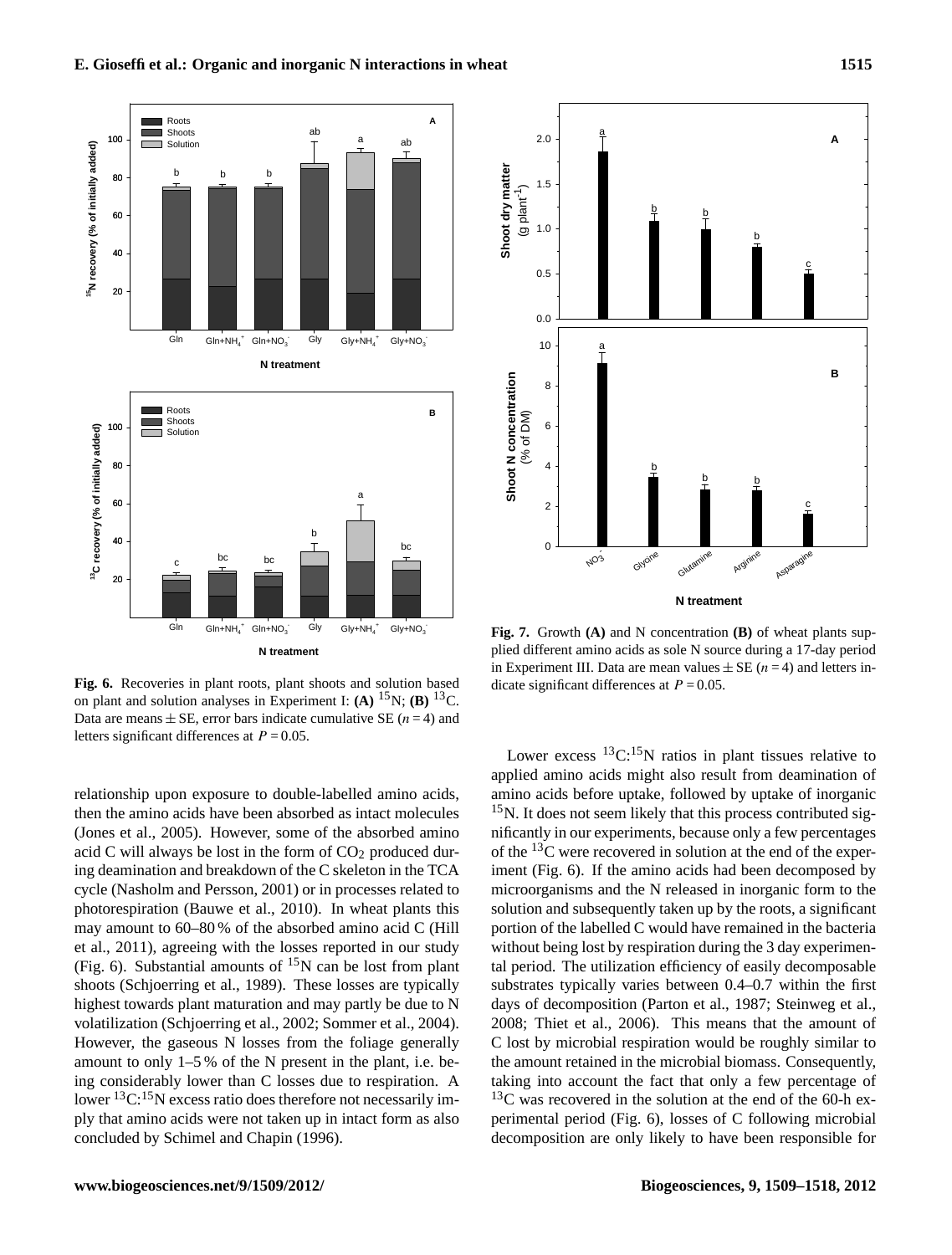a few percentages of the unrecovered  $^{13}$ C. Our assumption that the majority of the  $^{13}$ C loss occurred after uptake of intact amino acids is further corroborated by the fact that the growth of plants exposed to amino acids as the sole N source was more than 50 % reduced (Fig. 7) which would not have been the case if a substantial deamination in the nutrient solution had made  $NH_4^+$  available as N source. Finally, amino acids are chemically very stable in water and would not deaminate spontaneously under the experimental conditions we applied.

The transport of amino acids from roots to shoots in plants is dominated by the amides glutamine and asparagine (Finnemann and Schjoerring, 1999; Harrison et al., 2000). Before being utilized as a N-source, a substantial part of the glycine absorbed by roots is therefore probably deaminated and channeled into amide synthesis, a process accompanied by release and re-assimilation of  $NH_4^+$ . Glutamine may on the other hand be transported directly to shoots and utilized directly as an N source in the glutamate synthase-glutamine synthetase cycle. Alternatively, a glutamine transaminase may transfer the amino nitrogen to glycine or other amino acids (Joy, 1988). These amino acids may act as substrates for aminotransferases transferring the amino group to glyoxalate, thereby forming glycine which enters the photorespiratory pathway, resulting in release of  $CO<sub>2</sub>$  and  $NH<sub>4</sub><sup>+</sup>$  (Bauwe tory pairway, resulting in release of  $CO<sub>2</sub>$  and  $M<sub>4</sub>$  (Bauwe et al., 2010). The fact that the excess  $^{13}C<sup>15</sup>N$  ratio was much lower in shoots compared to roots (Fig. 2) suggests that photorespiration may have played an important role in the assimilation of the N derived from the absorbed amino acids. Despite the release of  $NH_4^+$  in the various metabolic processes involved in processing the absorbed amino acids, plants fed with glycine or glutamine did not contain elevated tissue  $NH<sub>4</sub><sup>+</sup>$  levels in neither roots nor shoots (Fig. 5). The capacity for re-assimilation of the generated  $NH<sub>4</sub><sup>+</sup>$  was thus not exceeded.

## **4.3 Methodological aspects**

Two different methods, viz. stable isotope labelling with <sup>15</sup>N-<sup>13</sup>C amino acids and NO<sub>3</sub> /NH<sub>4</sub><sup>+</sup> depletion in the nutrient solution, were used to measure the separate contribution of organic and inorganic N sources to total plant N acquisition. Technically, the two methods differ in that with the first plants are harvested destructively at the end of the experimental period and subsequently analysed to obtain the uptake of the isotopically labelled compound, while with the second the nutrient solution in the root medium is sampled and analysed at different time intervals to determine the rate of solute removal by the roots. However, the two methods basically reflect the same underlying process viz. root uptake, and they will give similar results, as proven by Persson and Nasholm (2002), provided that other experimental and analytical factors are not interfering. Uptake rates of isotopically labelled amino acids might be underestimated if N losses occur during their assimilation in the plant, while on the other hand inorganic N uptake rate could be overestimated if there were N losses from the solution via e.g. volatilization. As discussed in Sect. 4.2 we do not consider these sources of error to have had a major impact on our results. Rasmussen and Kuzyakov (2009) and Rasmussen et al. (2010) used  $^{14}C/^{13}C/^{15}N$  triple-labelling to show that the simultaneous uptake of inorganic C interfered with root uptake of dual-labelled organic N. Unfortunately, a similar methodological option is not available for N because the only isotope that can be implemented is  ${}^{15}N$ . The radio-isotope  ${}^{13}N$ with a half-life just below 10 min has been used for measurement of short-term uni-directional fluxes in plant roots (Ter Steege et al., 1998) but cannot be used in studies that also aim at revealing interactions associated with N assimilation and growth responses, which are manifested over a period of time longer than a few minutes or hours. There is a methodological challenge in proving the uptake of intact amino acids in experiments where their uptake is studied over an extended period of time. Persson and Nasholm (2002) used different metabolic inhibitors to prevent assimilation of the absorbed amino acids in order to analyse their accumulation inside the plant. However, this approach may lead to secondary feedback processes affecting the absorption of both inorganic and organic N forms.

#### **5 Conclusions**

It is concluded that amino acids can constitute a significant N source for wheat plants and that there is an interaction between the uptake of inorganic and organic N. Glycine uptake is not down-regulated in the presence of  $NO_3^-$ , while  $NO_3^$ uptake is reduced in the presence of glycine. Nitrogen prestarvation appears to counteract the down regulation of  $\overline{NO_3^-}$ uptake in the presence of glycine. The  ${}^{13}C_{0}{}^{15}N$  excess ratio is lower in shoots than in roots and is also lower than in the provided source of double-labelled amino acid, reflecting higher C losses via respiratory processes compared to N losses. The observed interactions between root absorption of inorganic and organic N forms have implications for further assessment of the contribution of organic N compounds to plant N nutrition.

*Acknowledgements.* The work was supported financially by the European Union Framework Programme 6 as part of the Integrated Project NitroEurope [\(www.nitroeurope.eu\)](www.nitroeurope.eu).

Edited by: P. Cellier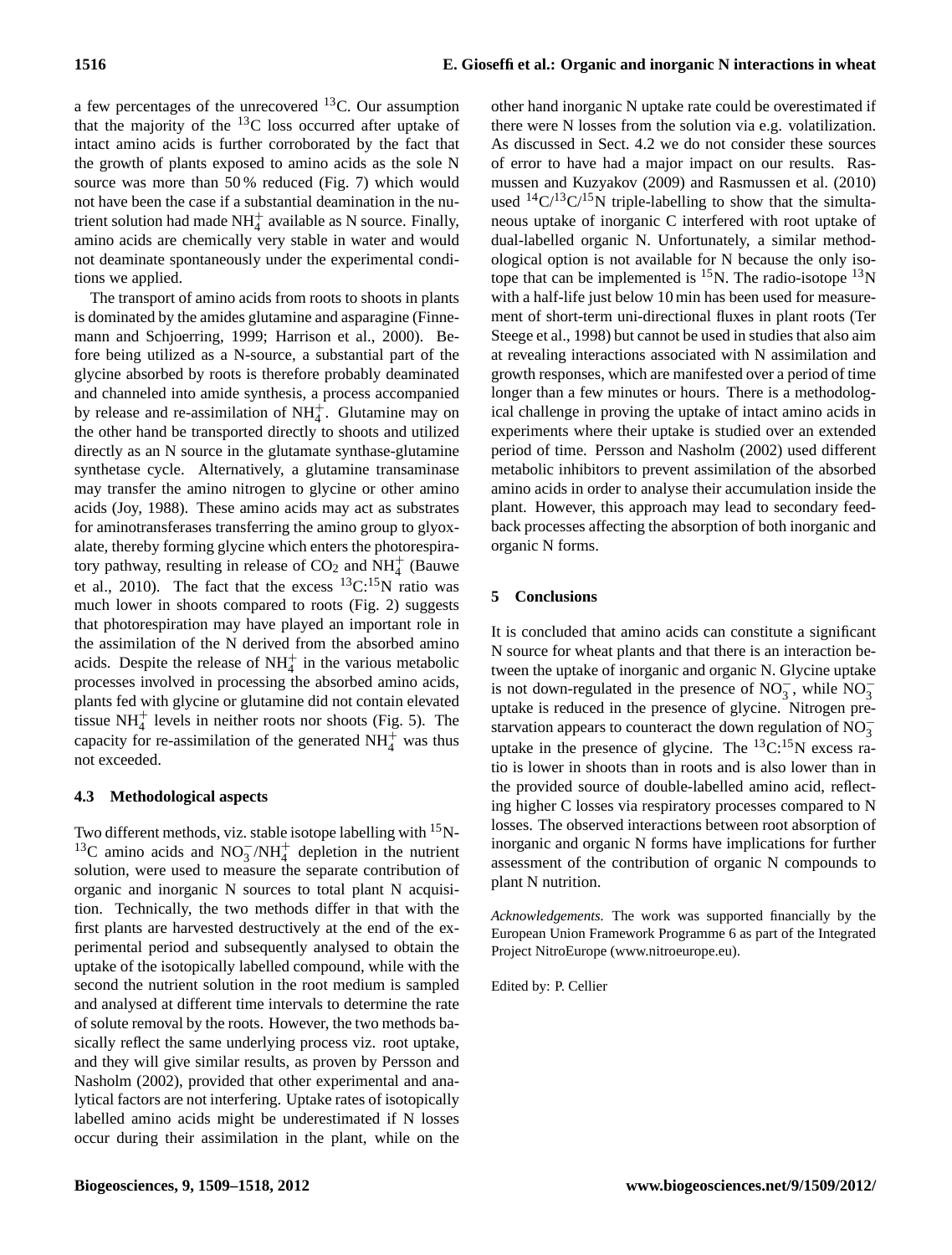#### **References**

- Bauwe, H., Hagemann, M., and Fernie, A. R.: Photorespiration: players, partners and origin, Trends Plant Sci., 15, 330–336, 2010.
- Biernath, C., Fischer, H., and Kuzyakov, Y.: Root uptake of Ncontaining and N-free low molecular weight organic substances by maize: A  ${}^{14}C/{}^{15}N$  tracer study, Soil Biol. Biochem., 40, 2237–2245, 2008.
- Brooks, P. D., Stark, J. M., McInteer, B. B., and Preston, T.: Diffusion method to prepare soil extracts for automated nitrogen-15 analysis, Soil Sci. Soc. Am. J., 53, 1707–1711, 1989.
- Christou, M., Avramides, E. J., Roberts, J. P., and Jones, D. L.: Dissolved organic nitrogen in contrasting agricultural ecosystems, Soil Biol. Biochem., 37, 1560–1563, 2005.
- El-Naggar, A., de Neergaard, A., El-Araby, A., and Høgh-Jensen, H.: Simultaneous Uptake of Multiple Amino Acids by Wheat, J. Plant Nutr., 32, 725–740, 2009.
- Finnemann, J. and Schjoerring, J. K.: Translocation of  $NH<sub>4</sub><sup>+</sup>$  in oilseed rape plants in relation to glutamine synthetase isogene expression and activity, Physiol. Plantarum, 105, 469–477, 1999.
- Ge, T., Song, S., Roberts, P., Jones, D. L., Huang, D., and Iwasaki, K.: Amino acids as a nitrogen source for tomato seedlings: The use of dual-labeled  $(^{13}C, ^{15}N)$  glycine to test for direct uptake by tomato seedlings, Environ. Exp. Bot., 66, 357–361, 2009.
- Girin, T., Lejay, L., Wirth, J., Widiez, T., Palenchar, P. M., Nazoa, P., Touraine, B., Gojon, A., and Lepetit, M.: Identification of a 150-bp cis-acting element of the *AtNRT2.1* promoter involved in the regulation of gene expression by the N and C status of the plant, Plant Cell Environ., 30, 1366–1380, 2007.
- Glass, A. D. M.: Nitrate uptake by plant roots, Botany, 87, 659–667, 2009.
- Harrison, J., Brugiere, N., Phillipson, B., Ferrario-Mery, S., Becker, T., Limami, A., and Hirel, B.: Manipulating the pathway of ammonia assimilation through genetic engineering and breeding: consequences to plant physiology and plant development, Plant Soil, 221, 81–93, 2000.
- Henry, H. A. L. and Jefferies, R. L.: Plant amino acid uptake, soluble N turnover and microbial N capture in soils of a grazed Arctic salt marsh, J. Ecol., 91, 627–636, 2003.
- Hill, P. W., Quilliam, R. S., DeLuca, T. H., Farrar, J., Farrell, M., Roberts, P., Newsham, K. K., Hopkins, D. W., Bardgett, R. D., and Jones, D. L.: Acquisition and Assimilation of Nitrogen as Peptide-Bound and D-Enantiomers of Amino Acids by Wheat, PLoS ONE, 6, e19220, [doi:10.1371/journal.pone.0019220,](http://dx.doi.org/10.1371/journal.pone.0019220) 2011.
- Hirner, A., Ladwig, F., Stransky, H., Okumoto, S., Keinath, M., Harms, A., Frommer, W. B., and Koch, W.: *Arabidopsis* LHT1 is a high-affinity transporter for cellular amino acid uptake in both root epidermis and leaf mesophyll, Plant Cell, 18, 1931–1946, 2006.
- Jamtgard, S., Näsholm, T., and Huss-Danell, K.: Characteristics of amino acid uptake in barley, Plant Soil, 302, 221–231, 2008.
- Jamtgard, S., Näsholm, T., and Huss-Danell, K.: Nitrogen compounds in soil solutions of agricultural land, Soil Biol. Biochem., 42, 2325–2330, 2010.
- Jones, D. L., Owen, A. G., and Farrar, J. F.: Simple method to enable the high resolution determination of total free amino acids in soil solutions and soil extracts, Soil Biol. Biochem., 34, 1893– 1902, 2002.
- Jones, D. L., Healey, J. R., Willett, V. B., Farrar, J. F., and Hodge, A.: Dissolved organic nitrogen uptake by plants – an important N uptake pathway?, Soil Biol. Biochem., 37, 413–423, 2005.
- Joy, K. W.: Ammonia, glutamine, and asparagine: a carbonnitrogen interface, Can. J. Botany, 66, 2103–2109, 1988.
- Kielland, K.: Amino Acid Absorption by Arctic Plants: Implications for Plant Nutrition and Nitrogen Cycling, Ecology, 75, 2373–2383, 1994.
- Krapp, A., Fraisier, V., Scheible, W. R., Quesada, A., Gojon, A., Stitt, M., Caboche, M., and Daniel-Vedele, F.: Expression studies of *Nrt2:1Np*, a putative high-affinity nitrate transporter: evidence for its role in nitrate uptake, Plant J., 14, 723–731, 1998.
- Krouk, G., Ruffel, S., Gutierrez, R. A., Gojon, A., Crawford, N. M., Coruzzi, G. M., and Lacombe, B. T.: A framework integrating plant growth with hormones and nutrients, Trends Plant Sci., 16, 178–182, 2011.
- Lee, Y. H., Foster, J., Chen, J., Voll, L. M., Weber, A. P. M., and Tegeder, M.: AAP1 transports uncharged amino acids into roots of Arabidopsis, Plant J., 50, 305–319, 2007.
- Lipson, D. A. and Nasholm, T.: The unexpected versatility of plants: organic nitrogen use and availability in terrestrial ecosystems, Oecologia, 128, 305–316, 2001.
- Lipson, D. A., Raab, T. K., Schmidt, S. K., and Monson, R. K.: Variation in competitive abilities of plants and microbes for specific amino acids, Biol. Fert. Soils, 29, 257–261, 1999.
- Nasholm, T. and Persson, J.: Plant acquisition of organic nitrogen in boreal forests, Physiol. Plantarum, 111, 419–426, 2001.
- Nasholm, T., Ekblad, A., Nordin, A., Giesler, R., Hogberg, M., and Hogberg, P.: Boreal forest plants take up organic nitrogen, Nature, 392, 914–916, 1998.
- Nasholm, T., Huss-Danell, K., and Hogberg, P.: Uptake of organic nitrogen in the field by four agriculturally important plant species, Ecology, 81, 1155–1161, 2000.
- Nasholm, T., Huss-Danell, K., and Hogberg, P.: Uptake of glycine by field grown wheat, New Phytol., 150, 59–63, 2001.
- Nasholm, T., Kielland, K., and Ganeteg, U.: Uptake of organic nitrogen by plants, New Phytol., 182, 31–48, 2009.
- Nazoa, P., Vidmar, J. J., Tranbarger, T. J., Mouline, K., Damiani, I., Tillard, P., Zhuo, D., Glass, A. D. M., and Touraine, B.: Regulation of the nitrate transporter gene *AtNRT2.1* in *Arabidopsis thaliana*: responses to nitrate, amino acids and developmental stage, Plant Mol. Biol., 52, 689–703, 2003.
- Parton, W. J., Schimel, D. S., Cole, C. V., and Ojima, D. S.: Analysis of factors controlling soil organic matter levels in Great Plains grasslands, Soil Sci. Soc. Am. J., 51, 1173–1179, 1987.
- Persson, J. and Nasholm, T.: Regulation of amino acid uptake in conifers by exogenous and endogenous nitrogen, Planta, 215, 639–644, 2002.
- Rasmussen, J. and Kuzyakov, Y.: Carbon isotopes as proof for plant uptake of organic nitrogen: Relevance of inorganic carbon uptake, Soil Biol. Biochem., 41, 1586–1587, 2009.
- Rasmussen, J., Sauheitl, L., Eriksen, J., and Kuzyakov, Y.: Plant uptake of dual-labeled organic N biased by inorganic C uptake: Results of a triple labeling study, Soil Biol. Biochem., 42, 524– 527, 2010.
- Rodgers, C. O. and Barneix, A. J.: The effect of amino acids and amides on the regulation of nitrate uptake by wheat seedlings, J. Plant Nutr., 16, 337–348, 1993.